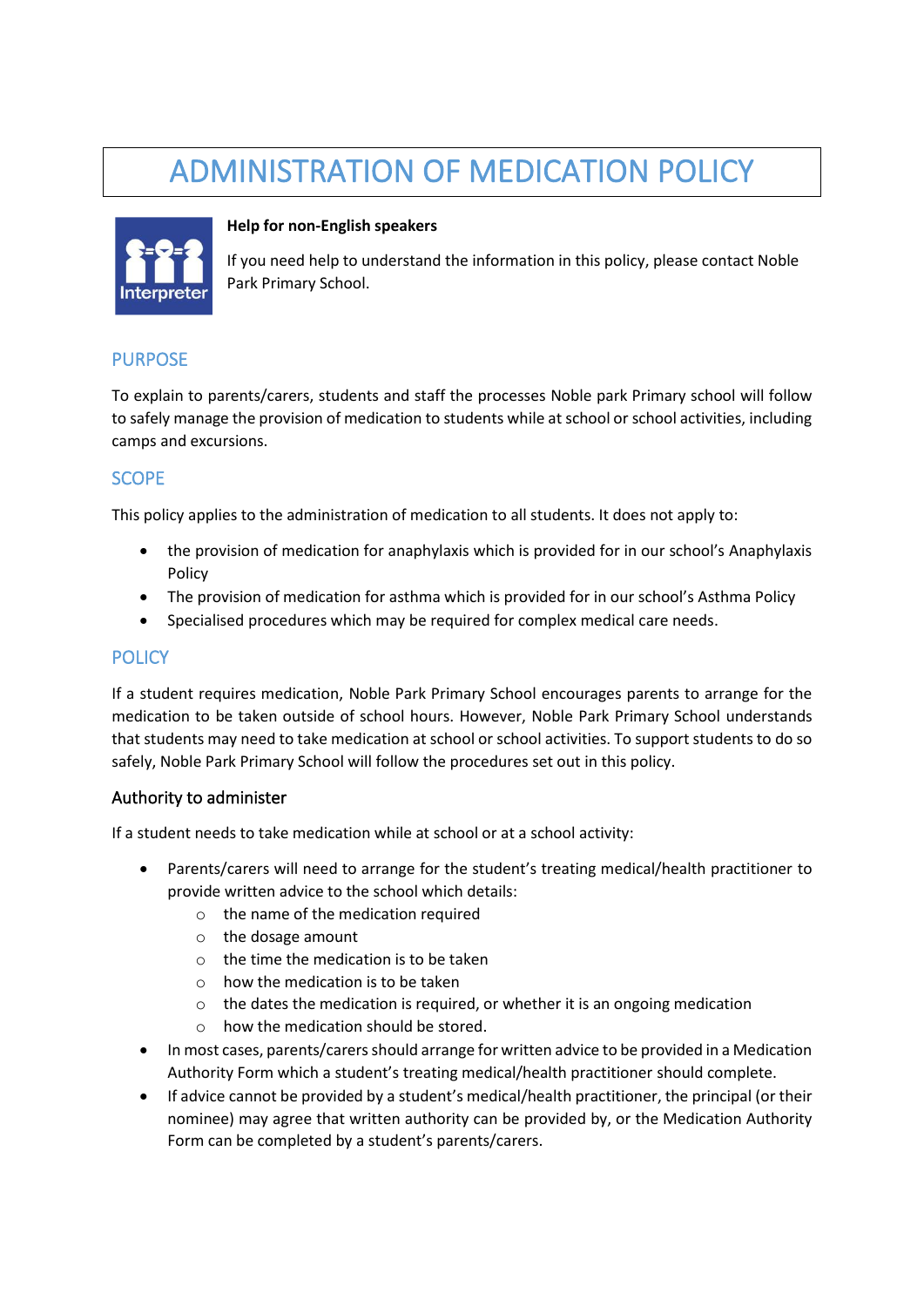• The principal may need to consult with parents/carers to clarify written advice and consider student's individual preferences regarding medication administration (which may also be provided for in a student's Student Health Support Plan).

Parents/carers can contact Noble Park Primary School administration office and school for a Medication Authority Form.

#### Administering medication

Any medication brought to school by a student needs to be clearly labelled with:

- the student's name
- the dosage required
- the time the medication needs to be administered.

Parents/carers need to ensure that the medication a student has at school is within its expiry date. If school staff become aware that the medication a student has at school has expired, they will promptly contact the student's parents/carers who will need to arrange for medication within the expiry date to be provided.

If a student needs to take medication at school or a school activity, the principal (or their nominee) will ensure that:

- 1. Medication is administered to the student in accordance with the Medication Authority Form so that:
	- the student receives their correct medication
	- in the proper dose
	- via the correct method (for example, inhaled or orally)
	- at the correct time of day.
- 2. A log is kept of medicine administered to a student, copy sent home to parent/carer.
- 3. Where possible, two staff members will supervise the administration of medication.
- 4. The teacher in charge of a student at the time their medication is required:
	- is informed that the student needs to receive their medication
	- if necessary, release the student from class to obtain their medication.

#### *Self-administration*

In some cases it may be appropriate for students to self-administer their medication. The principal may consult with parents/carers and consider advice from the student's medical/health practitioner to determine whether to allow a student to self-administer their medication.

If the principal decides to allow a student to self-administer their medication, the principal may require written acknowledgement from the student's medical/health practitioner, or the student's parents/carers that the student will self-administer their medication.

## Storing medication

The principal (or their nominee) will put in place arrangements so that medication is stored:

- securely to minimise risk to others
- in a place only accessible by staff who are responsible for administering the medication
- away from a classroom (unless quick access is required)
- away from first aid kits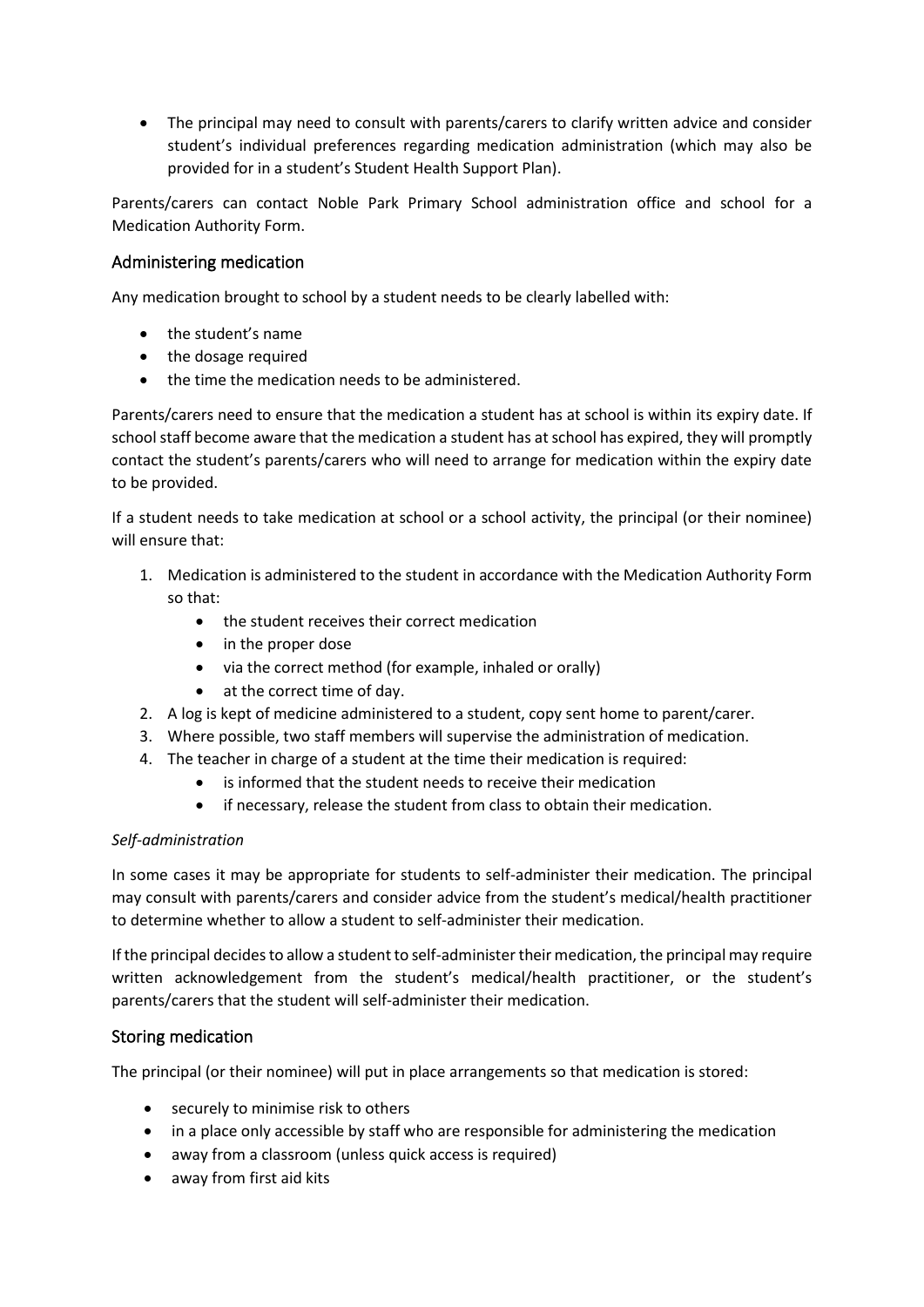• According to packet instructions, particularly in relation to temperature.

All student documentation is kept in the wellness centre.

The principal may decide, in consultation with parents/carers and/or on the advice of a student's treating medical/health practitioner:

- that the student's medication should be stored securely in the student's classroom if quick access might be required
- to allow the student to carry their own medication with them, preferably in the original packaging if:
	- $\circ$  the medication does not have special storage requirements, such as refrigeration
	- o doing so does not create potentially unsafe access to the medication by other students.

#### Warning

Noble park primary school will not:

- in accordance with Department of Education and Training policy, store or administer analgesics such as aspirin and paracetamol as a standard first aid strategy as they can mask signs and symptoms of serious illness or injury
- Allow a student to take their first dose of a new medication at school in case of an allergic reaction. This should be done under the supervision of the student's parents, carers or health practitioner
- Allow use of medication by anyone other than the prescribed student except in a life threatening emergency, for example if a student is having an asthma attack and their own puffer is not readily available.

#### Medication error

If a student takes medication incorrectly, staff will endeavour to:

| <b>Step</b> | <b>Action</b>                                                                             |
|-------------|-------------------------------------------------------------------------------------------|
| 1.          | If required, follow first aid procedures outlined in the student's Health Support Plan or |
|             | other medical management plan.                                                            |
| 2.          | Ring the Poisons Information Line, 13 11 26 and give details of the incident and the      |
|             | student.                                                                                  |
| 3.          | Act immediately upon their advice, such as calling Triple Zero "000" if advised to do so. |
| 4.          | Contact the student's parents/carers or emergency contact person to notify them of the    |
|             | medication error and action taken.                                                        |
| 5.          | Review medication management procedures at the school in light of the incident.           |

In the case of an emergency, school staff may call Triple Zero "000" for an ambulance at any time.

## FURTHER INFORMATION AND RESOURCES

The Department's Policy and Advisory Library (PAL):

- [Medication Policy](https://www2.education.vic.gov.au/pal/medication/policy)
- [First Aid for Students and Staff Policy](https://www2.education.vic.gov.au/pal/first-aid-students-and-staff/policy)